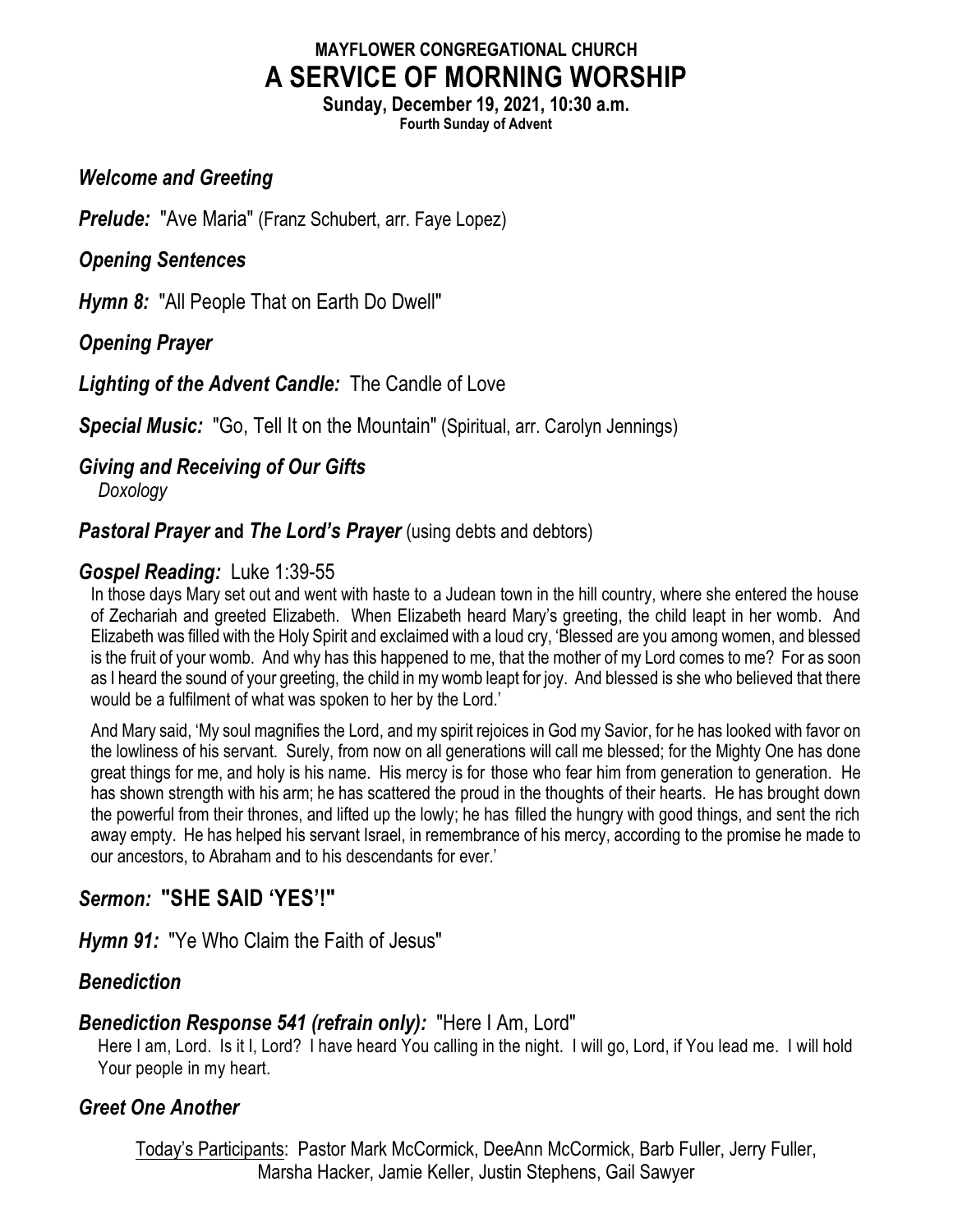**THE TRIUNE GOD** 

# **All People That on Earth Do Dwell**

8 Attr. to Louis Bourgeois, ca. 1510-1561 Psalm 100 Genevan Psalter, 1551 William Kethe, ca. -1594 1. All ple that on earth do dwell. peo 2. The God deed: Lord, know, is in ye with praise:  $3.0$ then **His** gates ter en good, 4. For  $whv?$ the Lord our God is Ho Ghost. 5. To  $Fa$ ther, Son. and  $1v$ with ful voice: Sing the Lord cheer to aid He did make; With out our **us** with joy **His** courts to; proach un Ap His mer cy *is* for ev er sure; God heav'n dore. The whom and earth a tell. Him with mirth, **His** praise forth serve doth feed. We His flock, He **us** are Praise, bless **His** name al ways, laud. and His all times firm **ly** stood, truth at from host From earth and the an gel Ā  $\overline{\mathbf{u}}$ joice. be  $-$  fore Him Come ve and re for **His** sheep He doth take. And **us** do. For it is seem  $-1y$ to <sub>SO</sub> shall from dure. And age to age en more.  $A - men$ . Be praise and  $g$ lo ev er ry e ō OLD HUNDREDTH

"He," "Him," or "His" may be replaced by "God('s)" or "You(r)."

LM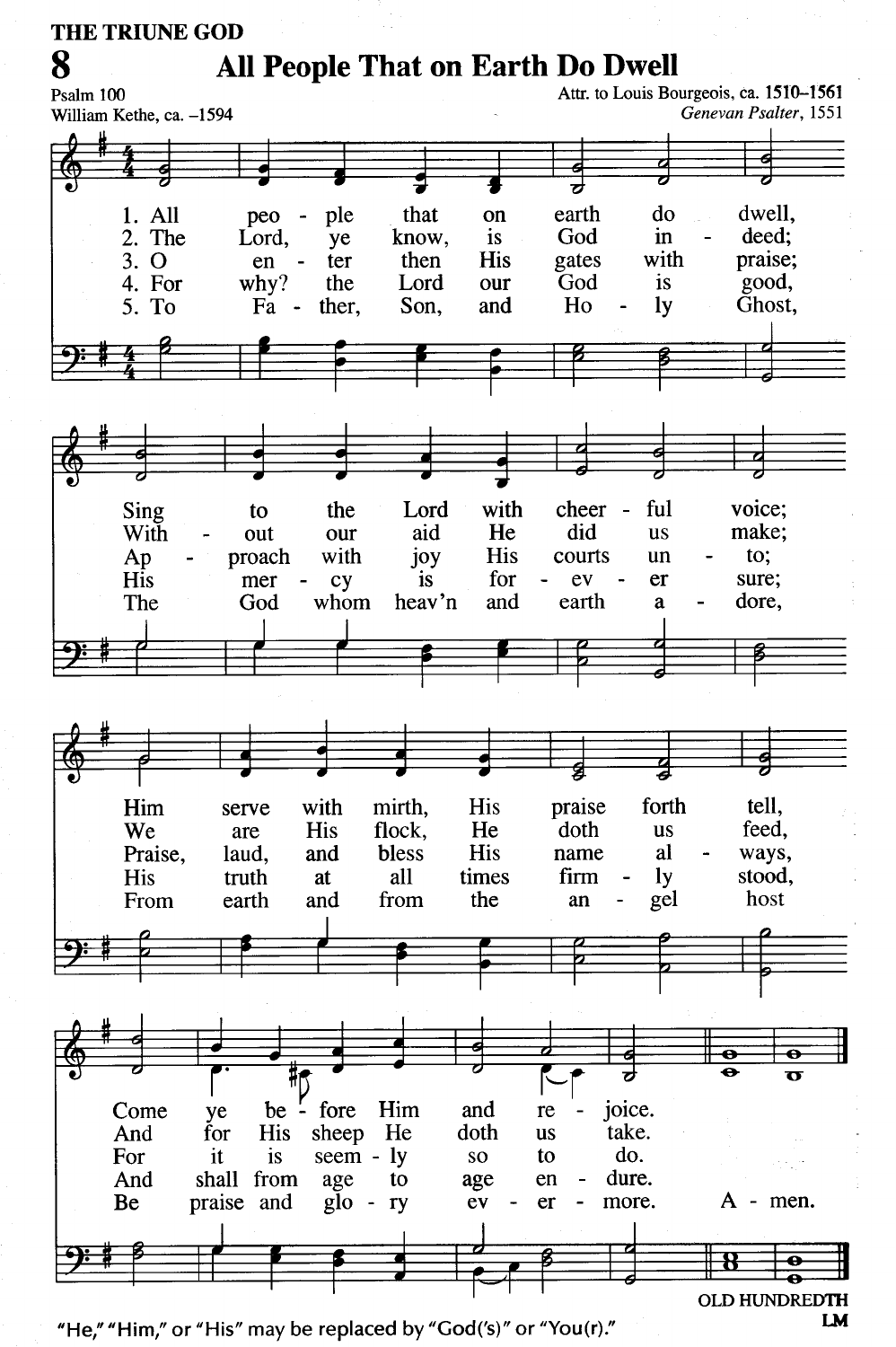#### **THE TRIUNE GOD**

91

#### **Ye Who Claim the Faith of Jesus**

Sts. 1-3, Vincent Stucky Stratton Coles, 1845-1929 St. 4, F. Bland Tucker, 1895-1984

David Hurd, 1950-



Tune © 1983, GIA Publications, Inc.

#### **THE SON**

8.7.8.7.8.7